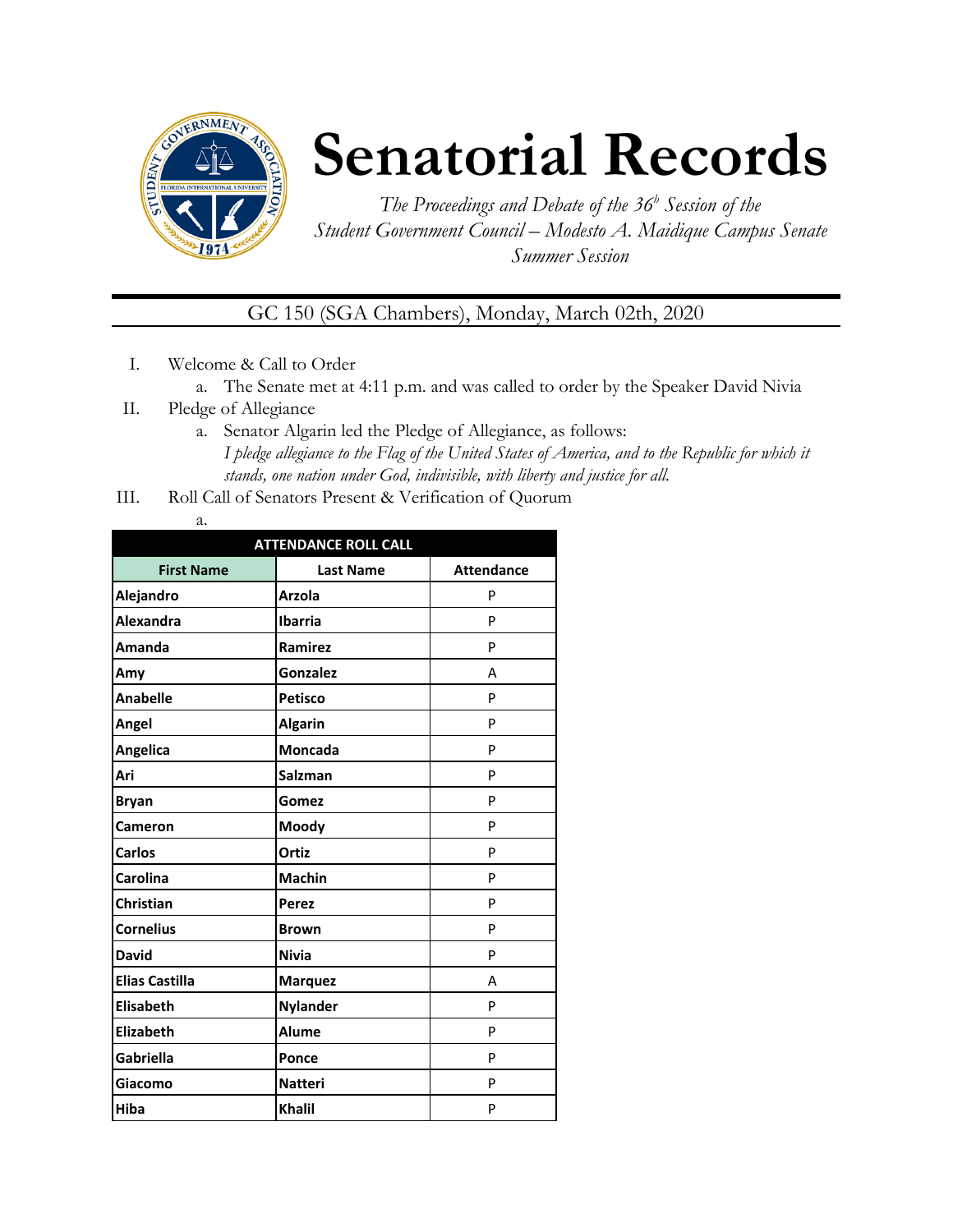| <b>Janelle</b>          | Fraga            | P                  |
|-------------------------|------------------|--------------------|
| Jocelyn                 | Correa           | P                  |
| Jonathan                | Soufia           | А                  |
| Karla                   | Perez            | P                  |
| <b>Kiara</b>            | Mohammad         | P                  |
| <b>Mallory</b>          | <b>Fortuno</b>   | P                  |
| <b>Marko</b>            | <b>Nikitovic</b> | P                  |
| Maryam                  | Rafieifar        | P                  |
| <b>Matthew</b>          | <b>Beck</b>      | P                  |
| <b>Meena</b>            | <b>Mohan</b>     | P                  |
| <b>Michaela</b>         | <b>Mills</b>     | P                  |
| <b>Molly</b>            | <b>Schantz</b>   | P                  |
| Rose                    | Ingraham         | P                  |
| Santiago                | <b>Arias</b>     | P                  |
| Serena Perpetual        | Correia          | P                  |
| Shahnawaz               | Rafi             | P                  |
| Van                     | Le               | A                  |
| <b>SENATE SEATS</b>     | 38               |                    |
| <b>VACANT SEATS</b>     | 0                | <b>QUORUM</b>      |
| <b>SENATORS PRESENT</b> | 34               | <b>ESTABLISHED</b> |
| <b>AMT FOR QUORUM</b>   | 19               |                    |

b. The roll was called and a quorum was verified with 34 Senators present.

- IV. Approval of the Minutes from February 17th, 2020
	- a. Senator Karla Perez moves to approve the minutes from February 17th, 2020. Senator Arzola seconds. Motion passes.
- V. Adoption of the Agenda
	- a. Senator Karla Perez moves to adopt the agenda. Senator Arzola seconds. Motion passes.
- VI. Invited Speakers
	- a. Elections Commissioner Tatiana Aravelo
- VII. Committee Reports
	- a. Finance Committee
		- i. Have 3 pending submissions
			- 1. If approved, that will bring us down to about \$1,500.
		- ii. If you have any questions, please contact sgafinance@fiu.com
	- b. Rules, Legislation, and Judiciary Committee
		- i. If you have any pieces of legislations please email us
		- ii. If you have any questions, please contact sgarules $@$ fiu.edu
	- c. Operational Review Committee
		- i. We completely changed our SOP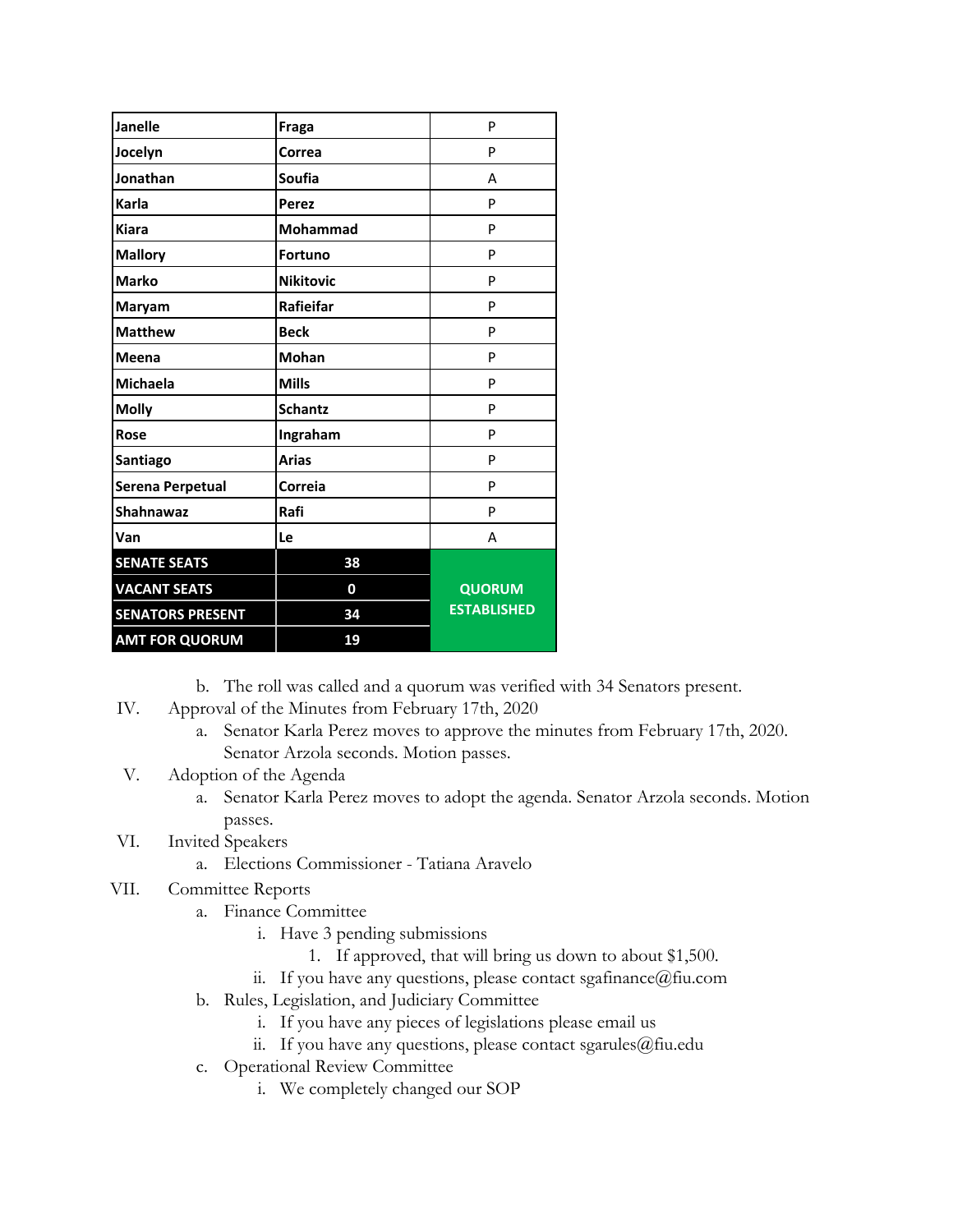- ii. Update on MUN audit
	- 1. Meeting with Michelle to get more information for the audit
- iii. Starting audit on Panther Power
- iv. Finishing audit for Homecoming Council
- v. If you have any questions, please contact sgaorc@fiu.edu
- d. Internal Affairs Committee
	- i. No report
	- ii. If you have any questions, please contact sgainternal@fiu.edu
- e. Student Advocacy Committee
	- i. Will be meeting this Saturday via zoom at 10am, I will upload the link to the SGA group chat.
		- 1. Voting on the Green Graduate Council
	- ii. If you have any questions, please contact sgaadvocacy@fiu.edu
- f. Graduate and Professional Students Committee
	- i. Organizing Graduate Town Hall meeting next week Tuesday from 1-3pm.
	- ii. GSAW on March 30th
		- 1. In need of volunteers
	- iii. If you have any questions, please contact  $GPSCchar(\partial f\hat{u} \cdot \partial d\hat{u})$
	- iv. Questions regarding funding, please contact [GPSC@fiu.edu](mailto:GPC@fiu.edu)
- VIII. Executive Board Reports
	- a. Senate Speaker Nivia
		- i. Be safe
		- ii. Publish Grad Townhall
		- iii. SGA Banquet + Alumni
		- iv. New Senator Orientation
		- v. Mental Health Resolution Secretary of Health & Wellbeing -Sam, requested to be part of it
		- vi. U-Wide Bills
		- vii. Budgets
		- viii. If you have any questions, please email sgaspeaker@fiu.edu
	- b. Speaker Pro Tempore Algarin
		- i. Early voting on campus
		- ii. Meeting with U-Wide to talk about
		- iii. Feminine Hygiene event
			- 1. March 4th from 11am-12pm
		- iv. If you have any questions, please email sgaprotemp@fiu.edu
	- c. President Rosell
		- i. BOT meeting the past Wednesday
		- ii. If you have any questions, please email sgapres@fiu.edu
	- d. Vice President Ojeda
		- i. Today is Recharge Preview event
		- ii. If you have any questions, please email sgavp@fiu.edu
	- e. Comptroller
		- i. If you have any questions, please email sgacomptrol $@$ fiu.edu
	- f. Chief Justice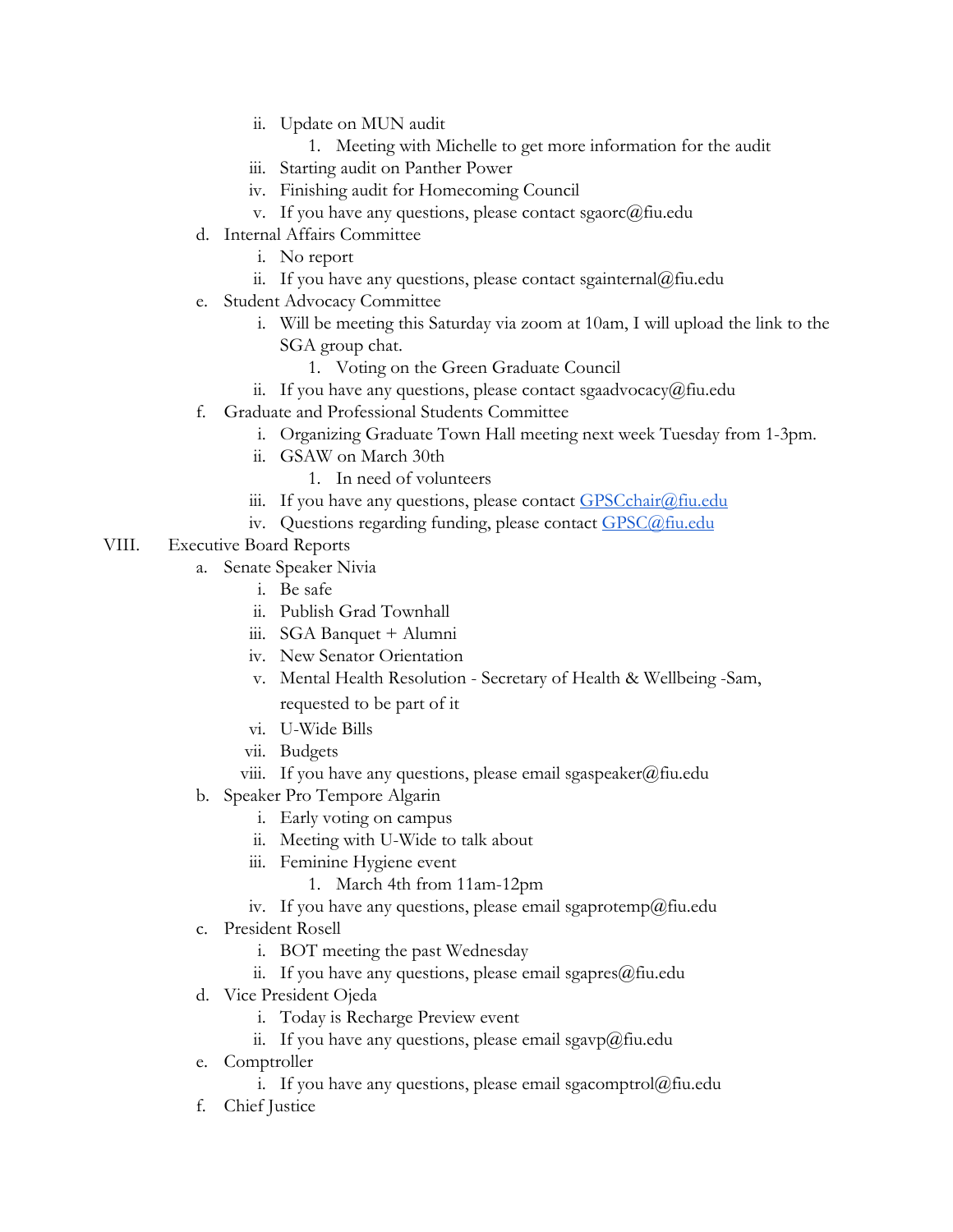- i. No report
- ii. If you have any questions, please email  $sgaiud@final$
- IX. Special Orders
	- a. There were none.
- X. Vetoed Legislation
	- a. There were none.
- XI. Second Readings
	- a. There were none.
- XII. Unfinished Business
	- a. There were none.
- XIII. New Business
	- a. New Senator Swearing In
		- i. "I, (Officer's Full Name) do solemnly swear (or affirm) that I will support the Constitution of the United States, the constitution and the laws of the state of Florida, the Constitution and the laws of the Student Government Association of Florida International University, and that I will bear true faith and allegiance to the same; that I take this obligation freely, without any mental reservation or purpose of evasion; and that I will well and faithfully discharge the duties of the office on which I am about to enter, to the best of my ability, so help me God (or on pain of impeachment).
	- b. Remuneration Bill SB3621
		- i. Senator Gomez moves to extend the question and answer period by 3 minutes. Senator Arias seconds. Motion passes.
		- ii. Senator Ingraham moves to go into discussion for 3 minutes. Senator Karla Perez seconds. Motion passes.
		- iii. Senator Gomez moves to extend the discussion period by 5 minutes. Senator Brown seconds. Motion passes.

*Point of Personal Privilege for Senator Arias at 5:02pm; Dismissed*

- iv. Senator Fraga moves to bypass second reading. Senator Alume seconds. Motion passes.
- v. Senator Fraga moves to go into voting procedure. Senator Ibarria seconds. Motion passes.

| <b>VOTE ON</b>    |                  |                   |      |                             |
|-------------------|------------------|-------------------|------|-----------------------------|
| <b>First Name</b> | <b>Last Name</b> | <b>Attendance</b> | Vote | Reason                      |
| Alejandro         | Arzola           | D                 | v    |                             |
| Alexandra         | Ibarria          | D                 | A    | No present for presentation |
| Amanda            | Ramirez          | P                 |      |                             |
| Amy               | Gonzalez         | A                 |      |                             |
| Anabelle          | Petisco          | D                 |      |                             |

1.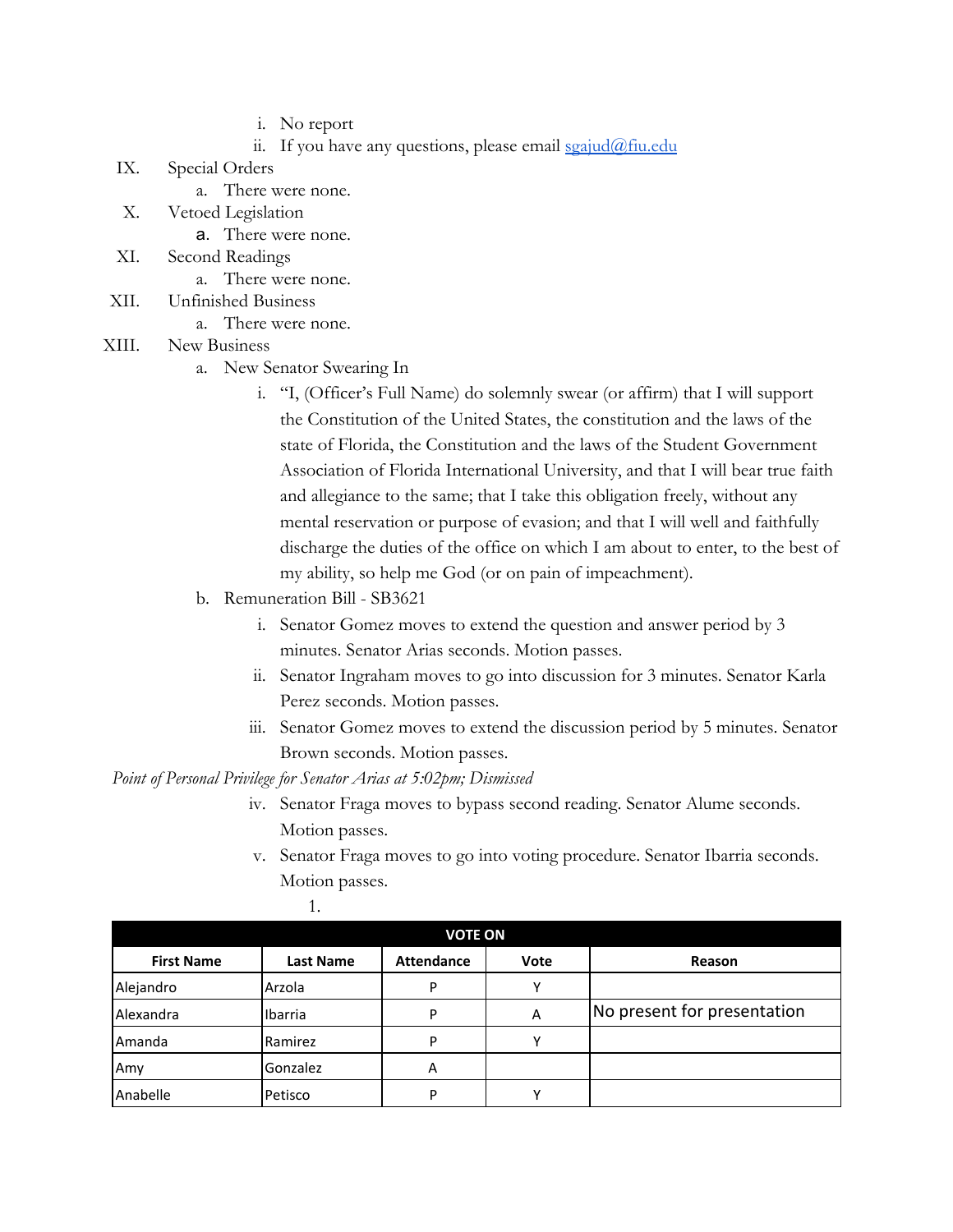|                           |                | <b>ABSTAIN</b> | $\mathbf{1}$ |             |
|---------------------------|----------------|----------------|--------------|-------------|
| <b>QUORUM ESTABLISHED</b> |                | <b>NAY</b>     | $\mathbf{2}$ | <b>PASS</b> |
|                           |                | YAY            | 30           |             |
| Van                       | Le             | $\mathsf A$    |              |             |
| Shahnawaz                 | Rafi           | P              | N            |             |
| Serena Perpetual          | Correia        | P              | Y            |             |
| Santiago                  | Arias          | $\sf A$        |              |             |
| Rose                      | Ingraham       | P              | Y            |             |
| Molly                     | Schantz        | P              | Y            |             |
| Michaela                  | Mills          | P              | Υ            |             |
| Meena                     | Mohan          | P              | Υ            |             |
| Matthew                   | <b>Beck</b>    | P              | Υ            |             |
| Maryam                    | Rafieifar      | P              | Υ            |             |
| Marko                     | Nikitovic      | P              | ${\sf N}$    |             |
| Mallory                   | Fortuno        | P              | Υ            |             |
| Kiara                     | Mohammad       | P              | Υ            |             |
| Karla                     | Perez          | P              | Υ            |             |
| Jonathan                  | Soufia         | A              |              |             |
| Jocelyn                   | Correa         | P              | Υ            |             |
| Janelle                   | Fraga          | P              | Υ            |             |
| Hiba                      | Khalil         | P              | Υ            |             |
| Giacomo                   | Natteri        | P              | Υ            |             |
| Gabriella                 | Ponce          | P              | Υ            |             |
| Elizabeth                 | Alume          | P              | Υ            |             |
| Elisabeth                 | Nylander       | P              | Υ            |             |
| Elias Castilla            | Marquez        | $\sf A$        |              |             |
| David                     | Nivia          | P              | Υ            |             |
| Cornelius                 | Brown          | P              | Υ            |             |
| Christian                 | Perez          | P              | Υ            |             |
| Carolina                  | Machin         | P              | Υ            |             |
| Cameron<br>Carlos         | Moody<br>Ortiz | P              | Υ            |             |
| Bryan                     | Gomez          | P              | Υ<br>Υ       |             |
| Ari                       | Salzman        | P<br>P         | Υ            |             |
| Angelica                  | Moncada        | P              | Υ            |             |
| Angel                     | Algarin        | P              | Υ            |             |
|                           |                |                |              |             |

<sup>2.</sup> Passed with 30-2-1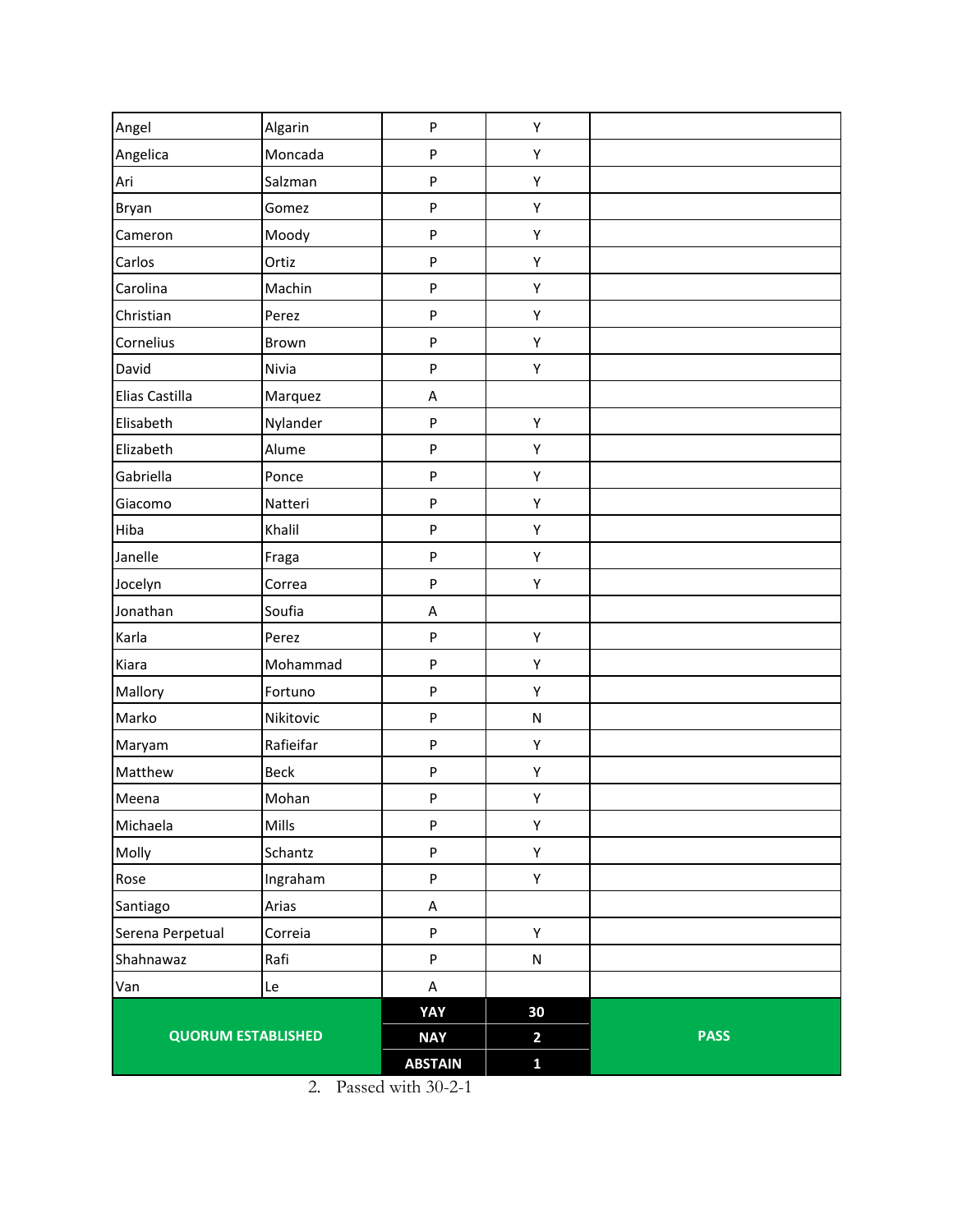## c. Attendance Bill - SB3620

*Point of Personal Privilege for Senator Rafieifar a 5:14pm; Returned at 5:19pm*

- i. Senator Gomez moves to close question and answer period. Senator Brown seconds. Motion passes.
- ii. Senator Gomez moves to bypass second reading. Senator Ibarria seconds. Motion passes.
- iii. Senator Fraga moves to go into voting procedure. Senator Gomez seconds. Motion passes.

| 1.                |                  |                   |      |        |
|-------------------|------------------|-------------------|------|--------|
| <b>VOTE ON</b>    |                  |                   |      |        |
| <b>First Name</b> | <b>Last Name</b> | <b>Attendance</b> | Vote | Reason |
| Alejandro         | Arzola           | ${\sf P}$         | Y    |        |
| Alexandra         | Ibarria          | ${\sf P}$         | Υ    |        |
| Amanda            | Ramirez          | ${\sf P}$         | Y    |        |
| Amy               | Gonzalez         | A                 |      |        |
| Anabelle          | Petisco          | ${\sf P}$         | Y    |        |
| Angel             | Algarin          | ${\sf P}$         | Υ    |        |
| Angelica          | Moncada          | ${\sf P}$         | Υ    |        |
| Ari               | Salzman          | ${\sf P}$         | Υ    |        |
| Bryan             | Gomez            | $\mathsf{P}$      | Y    |        |
| Cameron           | Moody            | ${\sf P}$         | Y    |        |
| Carlos            | Ortiz            | ${\sf P}$         | Υ    |        |
| Carolina          | Machin           | ${\sf P}$         | Υ    |        |
| Christian         | Perez            | ${\sf P}$         | Υ    |        |
| Cornelius         | Brown            | $\mathsf{P}$      | Y    |        |
| David             | Nivia            | P                 | Y    |        |
| Elias Castilla    | Marquez          | Α                 |      |        |
| Elisabeth         | Nylander         | ${\sf P}$         | Υ    |        |
| Elizabeth         | Alume            | P                 | Υ    |        |

Gabriella Ponce Protecture P Y Giacomo Natteri P Y Hiba Khalil P Y Janelle P | Y Jocelyn Correa P P Y

Karla Perez P Y Kiara | Mohammad | P | Y Mallory | Fortuno | P | Y

Jonathan Soufia | A